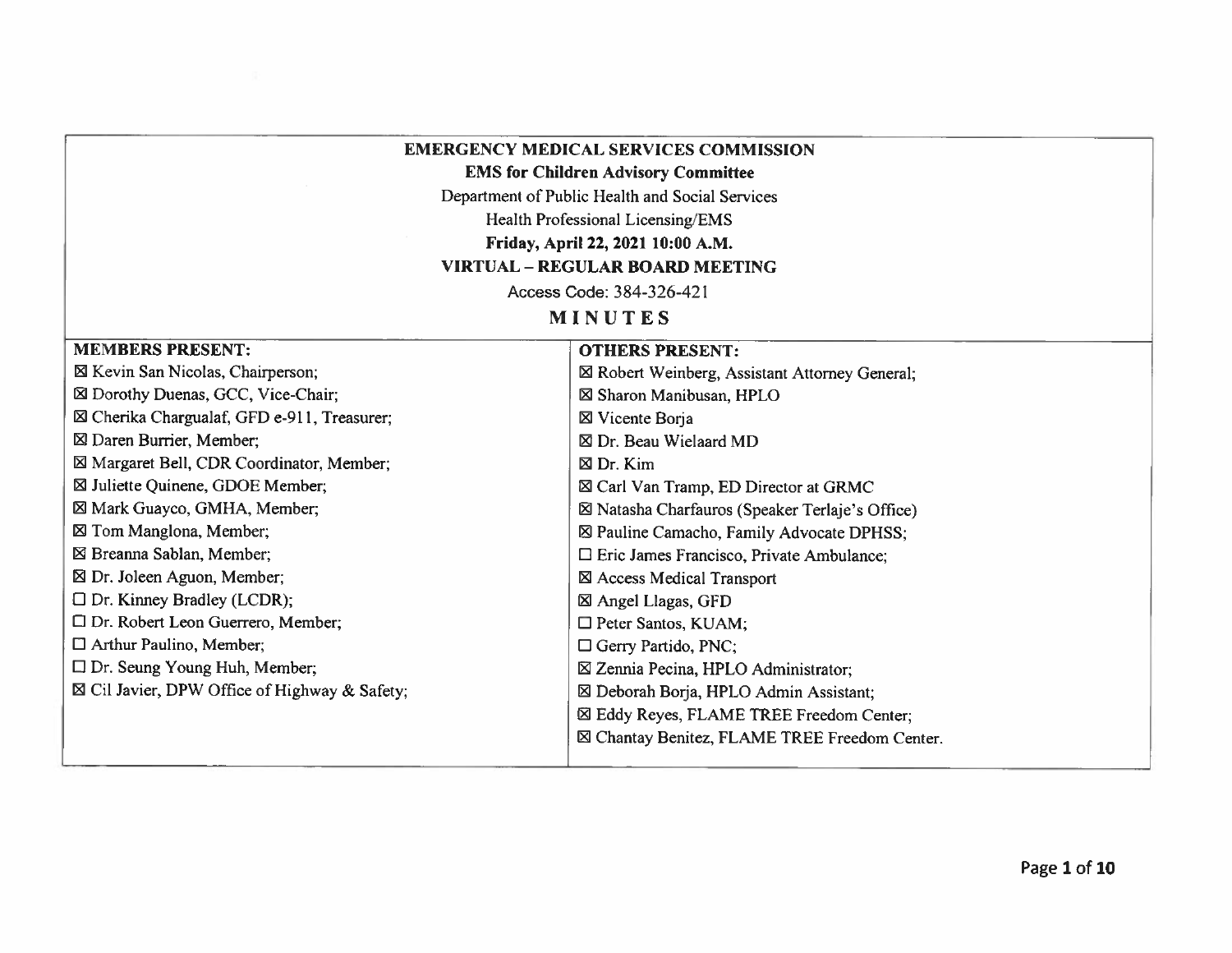|     | <b>TOPIC</b>                                              | DECISION(S) / ACTION(S) MADE                                                                                                                                                                                                                                                                                                                                                                                                                                                                                                                                                                                                                                                                                                                                                                                                                                        | <b>RESPONSIBLE</b><br><b>PARTY</b> | <b>REPORTING</b><br><b>TIMEFRAME</b> | <b>STATUS</b> |
|-----|-----------------------------------------------------------|---------------------------------------------------------------------------------------------------------------------------------------------------------------------------------------------------------------------------------------------------------------------------------------------------------------------------------------------------------------------------------------------------------------------------------------------------------------------------------------------------------------------------------------------------------------------------------------------------------------------------------------------------------------------------------------------------------------------------------------------------------------------------------------------------------------------------------------------------------------------|------------------------------------|--------------------------------------|---------------|
| I.  | <b>CALL TO ORDER</b>                                      | CALLED TO ORDER: 10:11 AM.                                                                                                                                                                                                                                                                                                                                                                                                                                                                                                                                                                                                                                                                                                                                                                                                                                          | <b>CHAIR</b>                       | 10:11                                | Confirmed     |
| II. | <b>CONFIRMATION</b><br>OF PUBLICATION                     | Proof of Publication.<br>PDN: 04/15/2021 PDN: 04/20/2021                                                                                                                                                                                                                                                                                                                                                                                                                                                                                                                                                                                                                                                                                                                                                                                                            | <b>CHAIR</b>                       | 10:12                                | Confirmed     |
| Ш.  | <b>ROLL CALL OF</b><br><b>MEMBERS</b>                     | Virtual Roll Call                                                                                                                                                                                                                                                                                                                                                                                                                                                                                                                                                                                                                                                                                                                                                                                                                                                   | <b>CHAIR</b>                       | 10:12                                | Confirmed     |
| IV. | <b>REVIEW AND</b><br><b>APPROVAL OF</b><br><b>AGENDA</b>  | Adoption of Agenda<br>Motion: D. Burrier 2 <sup>nd</sup> : D. Duenas                                                                                                                                                                                                                                                                                                                                                                                                                                                                                                                                                                                                                                                                                                                                                                                                | <b>CHAIR</b>                       | 10:15                                | Approved      |
| V.  | <b>REVIEW AND</b><br><b>APPROVAL OF</b><br><b>MINUTES</b> | Approval of minutes dated February 19, 2021.<br>Motion: D. Burrier $2^{nd}$ : M. Bell                                                                                                                                                                                                                                                                                                                                                                                                                                                                                                                                                                                                                                                                                                                                                                               | <b>CHAIR</b>                       | 10:16                                | Approved      |
| VI. | <b>ELECTION OF</b><br><b>OFFICERS</b>                     | A. Nominations for Chairperson<br>1. Kevin San Nicolas<br>K. San Nicolas is the Captain at GFD and has been with the EMS<br>Commission for the past few years.<br>Votes: 8<br>Nominated by: Dr. Wielaard, 2nd: C. Chargualaf<br>Congratulations to the new Chairperson, Kevin San Nicolas!<br>Darren Burrier<br>2.<br>D. Burrier is the Assistant Fire Chief at GFD and has been with the<br>EMS Commission since the 90's and has served as Chair and Vice<br>Chair.<br>Votes: 1<br>Nominated by: K. San Nicolas, 2nd: D. Duenas<br>B. Nominations for Vice Chair<br>1. Dorothy Duenas<br>Nominated by: D. Burrier, 2nd: K. San Nicolas<br>Congratulations to the new Vice Chair, Dorothy Duenas!<br>C. Nominations for Treasurer<br>1. Cherika Chargualaf<br>Nominated by D. Duenas, 2nd: D. Burrier<br>Congratulations to the new Treasurer, Cherika Chargualaf! | <b>EMS</b>                         | 10:24                                | Noted         |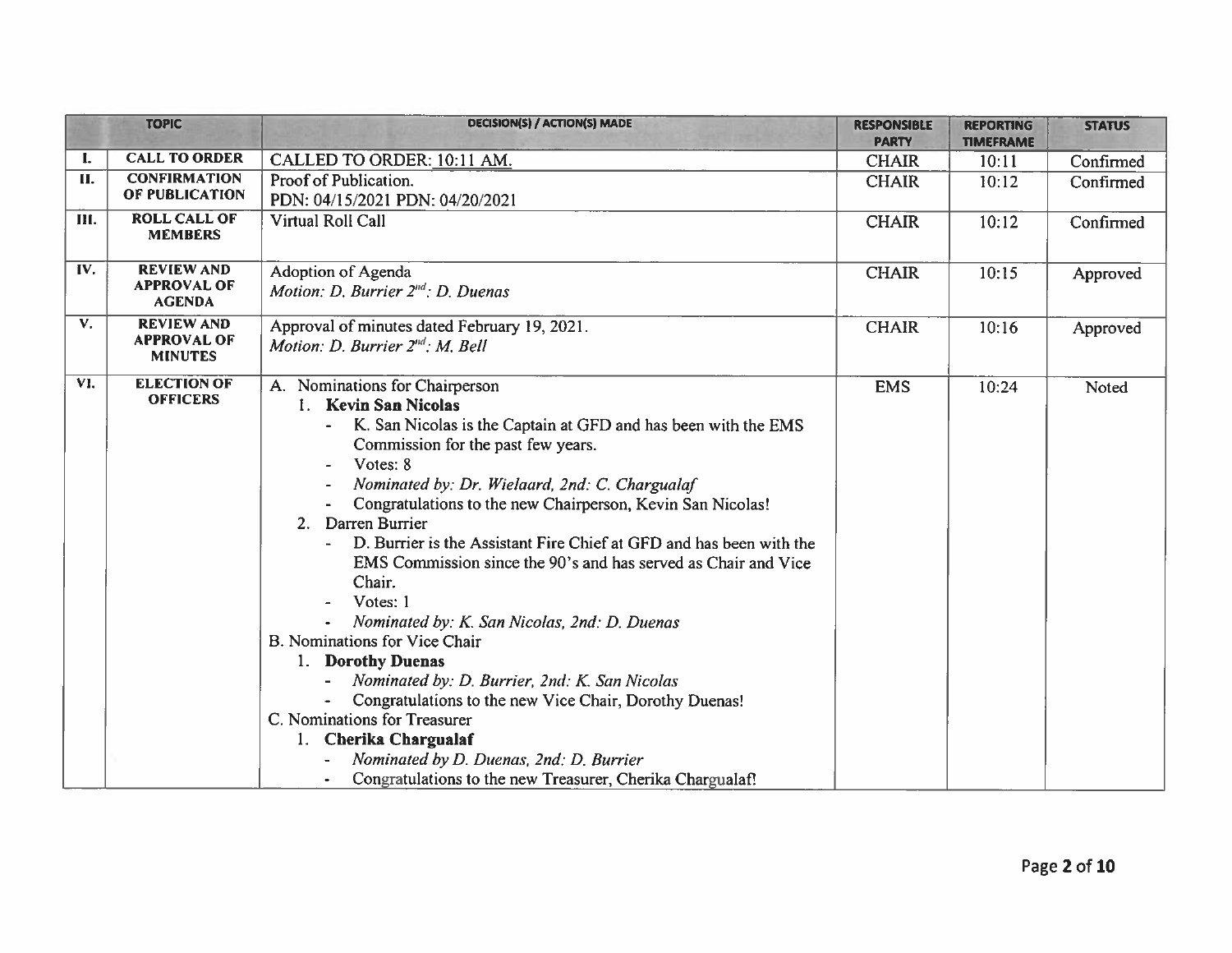|                  | <b>TOPIC</b>                            | <b>DECISION(S) / ACTION(S) MADE</b>                                                                                                                                                                                                                                                                                                                                                                                                                                                                                                                                                                                                                                                                                                                                                                                                                                                                                                                                                                                                                                                                                                                                                                                                                                                                                                                                                                                                                          | <b>RESPONSIBLE</b><br><b>PARTY</b>          | <b>REPORTING</b><br><b>TIMEFRAME</b> | <b>STATUS</b> |
|------------------|-----------------------------------------|--------------------------------------------------------------------------------------------------------------------------------------------------------------------------------------------------------------------------------------------------------------------------------------------------------------------------------------------------------------------------------------------------------------------------------------------------------------------------------------------------------------------------------------------------------------------------------------------------------------------------------------------------------------------------------------------------------------------------------------------------------------------------------------------------------------------------------------------------------------------------------------------------------------------------------------------------------------------------------------------------------------------------------------------------------------------------------------------------------------------------------------------------------------------------------------------------------------------------------------------------------------------------------------------------------------------------------------------------------------------------------------------------------------------------------------------------------------|---------------------------------------------|--------------------------------------|---------------|
| <b>VII</b>       | <b>ADMINISTRATOR'S</b><br><b>REPORT</b> | A. NPDB 101<br>Noted, this item is on the agenda but was not reported on during the<br>meeting.<br>B. Website<br>Noted, for the first time HPLO has a website contractor for all nine<br>HPLO Board websites. GuamWebz is the web developer that puts<br>together the OPA website, Port Authority, and other government<br>websites.                                                                                                                                                                                                                                                                                                                                                                                                                                                                                                                                                                                                                                                                                                                                                                                                                                                                                                                                                                                                                                                                                                                         | <b>HPLO</b><br>Administrato<br>$\mathbf{r}$ | 10:34                                | Noted         |
| <b>VII</b><br>L. | <b>OLD BUSINESS</b>                     | A. AGENCY REPORTS:<br>1. Medical Director's Report GMHA/USNH<br>a. Tabled, Dr. Kinney was unable to attend today.<br>2. GMHA<br>a. Noted, M. Guayco reported that they are continuing to swab all<br>patients coming into the emergency department. There may be<br>changes in those directives and this will be reported if any<br>changes to the next meeting.<br>b. Noted, Dr. Aguon reported that she is the Chair of the<br>Committee. Currently taking CDC guidance in consideration of<br>opening operations to the new norm based on test positivity rates<br>in the community. Currently all patients in ED continue to<br>receive the swab regardless of vaccination status because of<br>challenges of verifying vaccinations which will change when<br>DPHSS comes up with a quicker verification process. GMHA<br>will maintain vigilance at this time.<br><b>Guam Community College</b><br>3.<br>a. Noted, reports will be shared via email because D. Duenas had<br>to leave the meeting early.<br>4. Guam Dept. of Education<br>a. Noted, J. Quinene reported about COVID 19 vaccination<br>outreaches, which will be finishing up on May 10. This will be<br>ongoing. Pushing for CPR and First-Aid training. Also working<br>with DPHSS to see how they can implement rapid testing and<br>determine what other types of testing will be recommended in<br>school settings even until the end of the school year (May 24).<br>5. MCH/DPHSS | <b>EMS</b>                                  | 10:44                                | Noted         |

 $\sim 10$ 

 $\mathcal{R}$ 

 $\geq$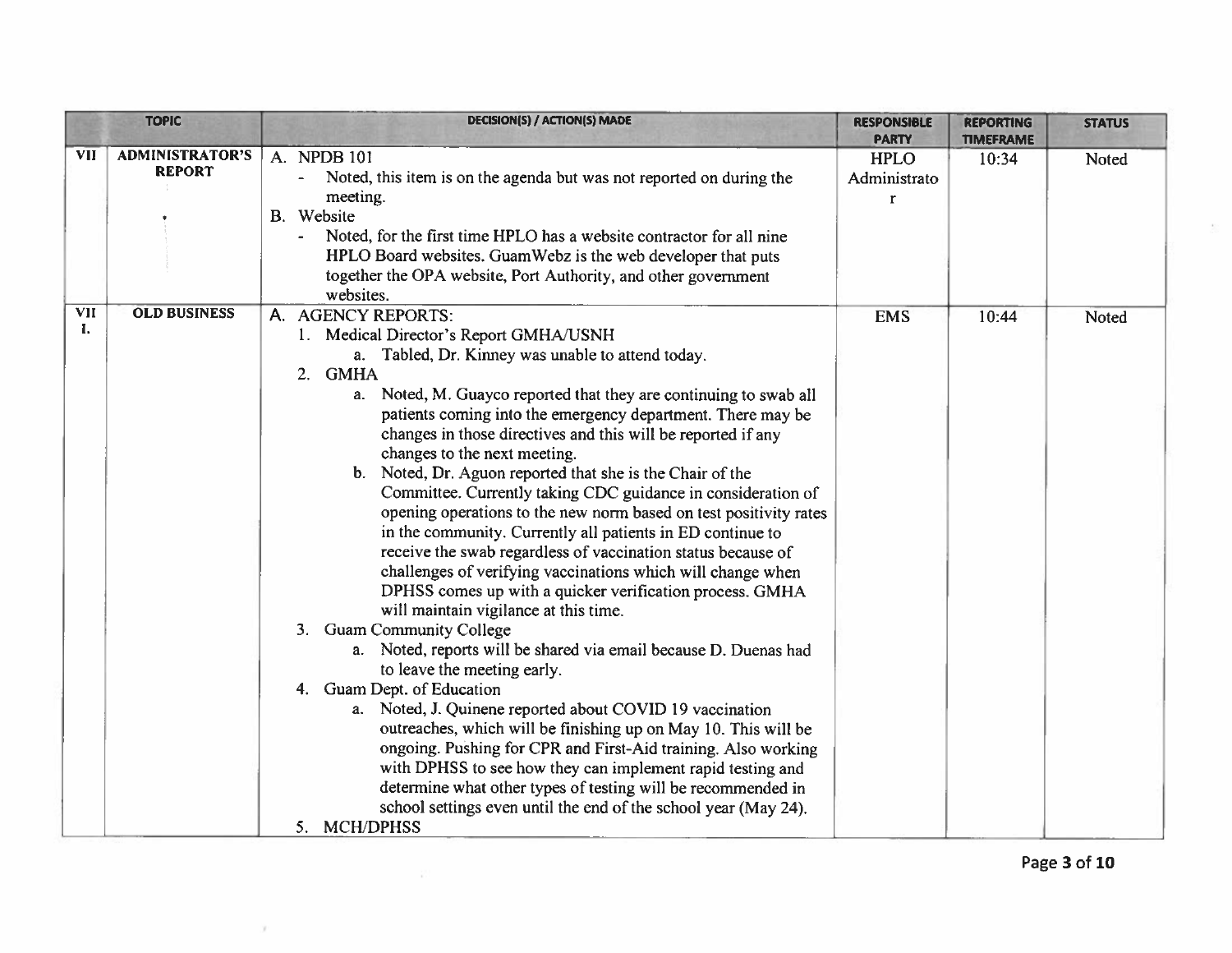| <b>TOPIC</b> | DECISION(S) / ACTION(S) MADE                                                                                                                                                                                                                                                                                                                                                                                                                                                                                                                                                                                                                                                                                                                                                                                                                                                                                                                                                                                                                       | <b>RESPONSIBLE</b><br><b>PARTY</b> | <b>REPORTING</b><br><b>TIMEFRAME</b> | <b>STATUS</b> |
|--------------|----------------------------------------------------------------------------------------------------------------------------------------------------------------------------------------------------------------------------------------------------------------------------------------------------------------------------------------------------------------------------------------------------------------------------------------------------------------------------------------------------------------------------------------------------------------------------------------------------------------------------------------------------------------------------------------------------------------------------------------------------------------------------------------------------------------------------------------------------------------------------------------------------------------------------------------------------------------------------------------------------------------------------------------------------|------------------------------------|--------------------------------------|---------------|
|              | a. Noted, it was reported for the MCH program, that they are doing<br>the Shriners Clinic at the GRMC with over 500 special needs<br>children that registered to be seen and will be there until April<br>30th. They've been working with the childcare development<br>fund on their state plan particularly in the section for emergency<br>preparedness and they're receiving TA from Association of<br>Maternal Child Hope Programs to help them write all that in.<br>They are also looking over death certificates in relation to their<br>CDC project on Fetal Death. Also, they are working with CDC<br>on vaccination and testing.<br>6. DPW<br>Noted, Cil Javier reported they have their upcoming national<br>a.<br>campaign Click It or Ticket. They have a scheduled<br>proclamation signing on May 12 at the Governor's Office, with a<br>scheduled outreach mall display at the Agana Shopping Center<br>for May 22nd. On the endorsement side, GPD Highway Patrol<br>started doing their Click It or Ticket enforcement from May 17 |                                    |                                      |               |
|              | to June 3. Courtesy invitations will be sent to department heads<br>as well.<br>7. Homeland Security (No rep.)<br>a. Noted, HPLO is working with the Governor's office to get a<br>Homeland Security representative assigned to the Board.                                                                                                                                                                                                                                                                                                                                                                                                                                                                                                                                                                                                                                                                                                                                                                                                         |                                    |                                      |               |
|              | 8. EMS for Children Program<br>a. Noted, B. Sablan reported she was able to get a quotation for 10<br>school nurses. She will provide an update when they have a<br>purchase order to schedule training for the nurses. She was able<br>to inspect 11 ambulances (1 out of the 11 failed). For this rent<br>cycle, focus is to provide CPR and First-Aid training for nurses,<br>their pre-hospital personnel with GFD, and medical equipment.<br>She was also able to purchase the sin baby that they were trying<br>to procure for the last grant years, so moving forward they can<br>utilize that equipment to provide training.<br>b. Noted, reminder that all Conflict-of-Interest forms are due by<br>the end of the month. The original document is due to the Guam<br><b>Election Commission.</b>                                                                                                                                                                                                                                         |                                    |                                      |               |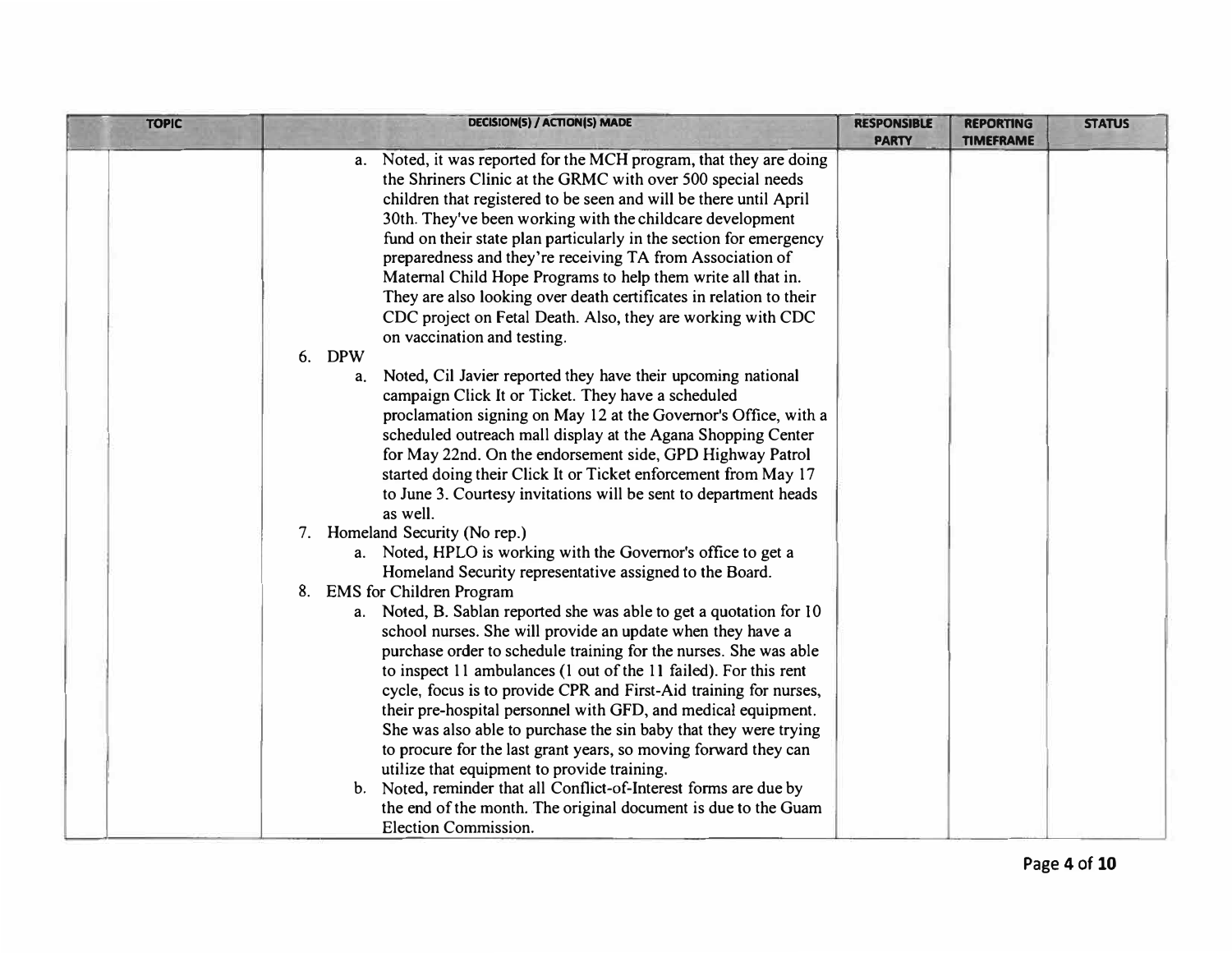| <b>TOPIC</b> | <b>DECISION(S) / ACTION(S) MADE</b>                                                                                                                                                                                                                                                                                                                                                                                                                                                                                                                                                                                                                                                                                                                    | <b>RESPONSIBLE</b><br><b>PARTY</b> | <b>REPORTING</b><br><b>TIMEFRAME</b> | <b>STATUS</b> |
|--------------|--------------------------------------------------------------------------------------------------------------------------------------------------------------------------------------------------------------------------------------------------------------------------------------------------------------------------------------------------------------------------------------------------------------------------------------------------------------------------------------------------------------------------------------------------------------------------------------------------------------------------------------------------------------------------------------------------------------------------------------------------------|------------------------------------|--------------------------------------|---------------|
|              | В.<br><b>EMS LIFE SAVING AWARD – Nomination Criteria</b><br>Noted, B. Sablan sent out criteria to the Board members to review and<br>approve. In addition, she purchased 10 trauma bags to award winners of<br>the EMTs of the year.<br>Noted, at this point because of the funding from the last grant cycle, that<br>was the project plan for the 10 school nurses and this cycle can reach out<br>to the 10 more GFD but nurses will be first.<br>Noted, the current grant was made for 5 years. The fifth year of the grant<br>is 2022. HPLO hopes to bring more money into the EMS programs.                                                                                                                                                      | <b>EMS</b>                         | 10:51                                | Noted         |
|              | C. Policies and Protocol Booklet<br>Noted, they are currently working with the 2007 version of the book and<br>have met with the previous EMS Administrator to finalize the book, but<br>to date, have yet to review and approve the new booklet printed out.<br>Noted, B. Sablan reported the only changes made to the book were the<br>the corrected spelling of the prescriptions. This was sent to all Board<br>members this morning. Dr. Ha wanted to read up on the current one to<br>have input for any additions to that protocol booklet.<br>Noted, this will be one of the goals to complete by the end of 2021. They<br>want to get the EMS community up to par with national standards.<br>Noted, this will be ongoing but tabled for now. | <b>EMS</b>                         | 10:54                                | Tabled        |
|              | D. Paramedic Program update<br>Noted, Angel reported that they had 36 in the paramedic program and<br>now they are down to 33. The next live week they will be coming out<br>May 16 and May 26 that will be the second live week to perform.<br>Noted, they aim to be completed by August 2021 but after testing<br>everything else, more than likely it will be completed by October 2021.                                                                                                                                                                                                                                                                                                                                                            | <b>EMS</b>                         | 10:56                                | Noted         |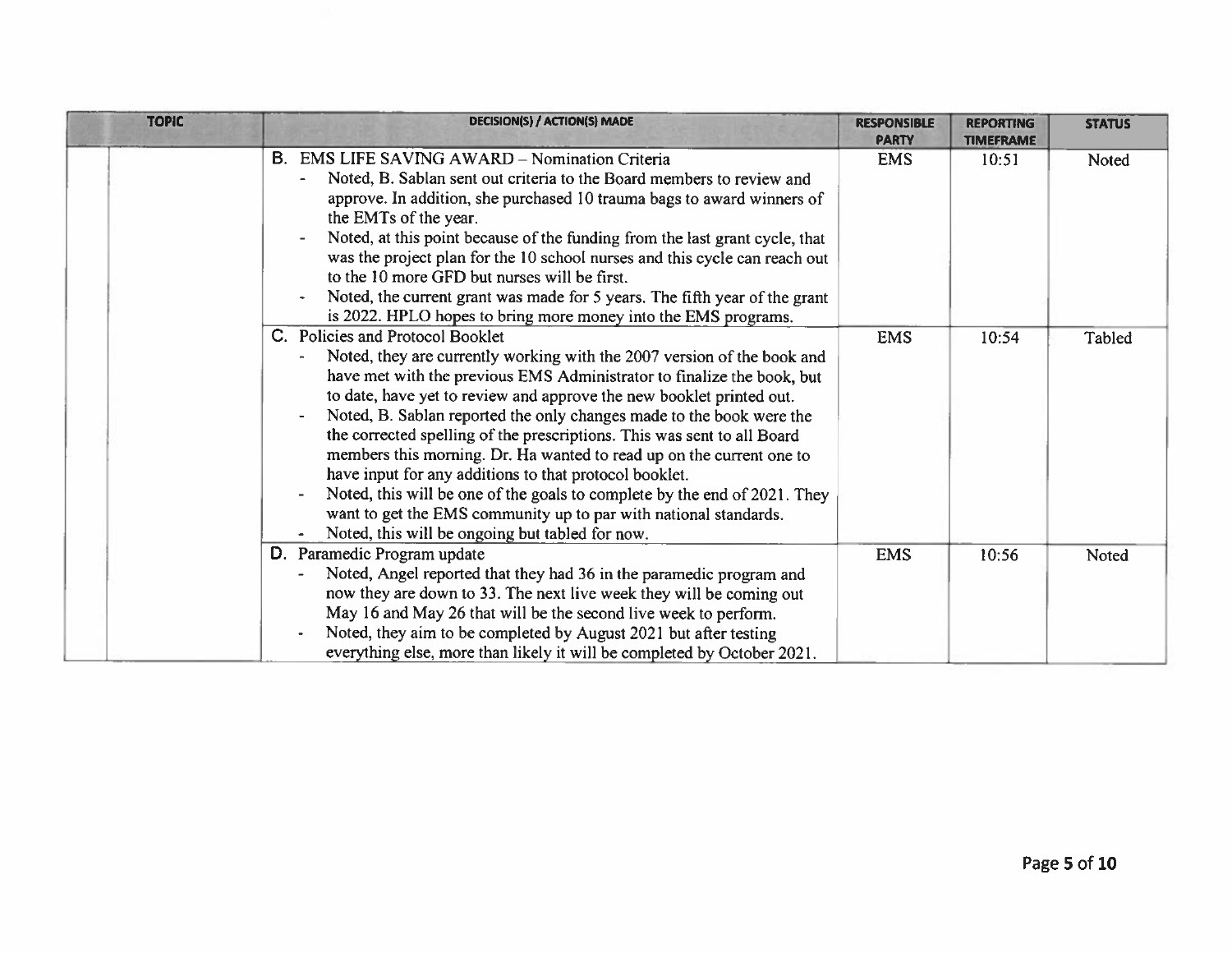| <b>TOPIC</b> | <b>DECISION(S) / ACTION(S) MADE</b>                                                                                                                                                                                                                                                                                                                                                                                                                                                                                                                                                                                                                                                                                                                                                                                                                                                                                                                                                                                                                                                                                                                                                                                                                                                                                                                                                                                                                                                                                                                                                                                                                                                                                                                                                                                                                                                                                                                                                                                                                                                                                                                                                                                                                                                                                 | <b>RESPONSIBLE</b><br><b>PARTY</b> | <b>REPORTING</b><br><b>TIMEFRAME</b> | <b>STATUS</b> |
|--------------|---------------------------------------------------------------------------------------------------------------------------------------------------------------------------------------------------------------------------------------------------------------------------------------------------------------------------------------------------------------------------------------------------------------------------------------------------------------------------------------------------------------------------------------------------------------------------------------------------------------------------------------------------------------------------------------------------------------------------------------------------------------------------------------------------------------------------------------------------------------------------------------------------------------------------------------------------------------------------------------------------------------------------------------------------------------------------------------------------------------------------------------------------------------------------------------------------------------------------------------------------------------------------------------------------------------------------------------------------------------------------------------------------------------------------------------------------------------------------------------------------------------------------------------------------------------------------------------------------------------------------------------------------------------------------------------------------------------------------------------------------------------------------------------------------------------------------------------------------------------------------------------------------------------------------------------------------------------------------------------------------------------------------------------------------------------------------------------------------------------------------------------------------------------------------------------------------------------------------------------------------------------------------------------------------------------------|------------------------------------|--------------------------------------|---------------|
|              | E. Ambulance Diversion Policy. The following summarizes a lengthy<br>discussion on the Diversion Policy, which highlights some issues/concerns<br>that require clarification to improve emergency care for the public.<br>Noted, Dr. Aguon questioned if the policy can be emailed for better<br>reference and understanding in regards to a specific incident of stemi<br>diversion. When that's called in, it's not a normal diversion on Guam, but<br>it was acknowledged. What is the process to confirm that it's a true<br>diversion? What happens when it's on a list of diversions that are not<br>normally called in?<br>Noted, C. Chargualaf reported that every diversion in the past was<br>mostly due to saturation or CT scans being out of service.<br>Noted, ED Saturation, Trauma Diversion, needs to be clear because<br>there is a section on specific diversions so it would help to be clear to<br>avoid confusion.<br>Noted, One issue that happens regularly is "acceptance" of patients to an<br>emergency department. Clinic would call and speak to one of the<br>physicians to let them know they want to send them there. Then the<br>patient is brought to them not according to diversion policy but because<br>the patient was accepted. Seems like the acceptance is overriding the<br>diversion protocol. Not accepting them is basically an EMTALA<br>violation.<br>Noted, everyone agrees that having the clinics call is preferred but<br>emergency services are in a position where they are accepting some and<br>not others.<br>Noted, it is important to clarify when it is an interfacility transfer or an<br>endorsement. If the patient is going to an ER, then it is an emergency<br>transport. There is no acceptance on the ER side<br>Noted, it will be important to be clear on the details in the policy but be<br>careful not to be too specific because it could create an issue with<br>flexibility if that's needed in the future.<br>Agreed, that it is necessary to develop a flowchart for the EMS providers<br>to follow regarding the ER facility transfers, which will help in the<br>decision-making process when transporting patients to an emergency<br>room. Helpful information was emailed this morning to assist in creating<br>these workflows. | <b>EMS</b>                         | 11:40                                | Tabled        |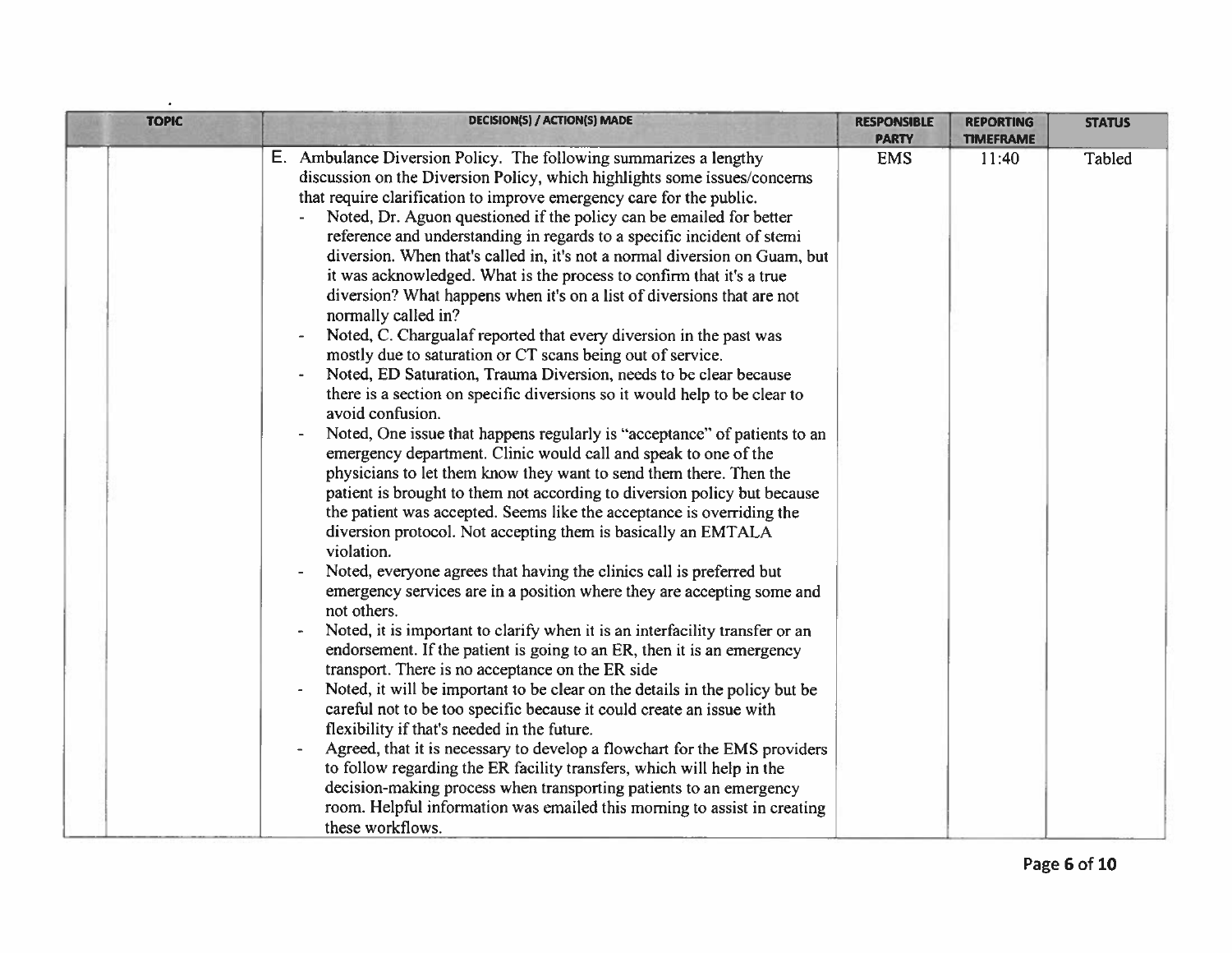|     | <b>TOPIC</b>        | <b>DECISION(S) / ACTION(S) MADE</b>                                                                                                                                                                                                                                                                                                                                                                                                                                                                                                                                                                                                                                                                                                                                                                                                                                                                                                                                                                                                                                                                                                                                                                                                                                         | <b>RESPONSIBLE</b>         | <b>REPORTING</b>          | <b>STATUS</b> |
|-----|---------------------|-----------------------------------------------------------------------------------------------------------------------------------------------------------------------------------------------------------------------------------------------------------------------------------------------------------------------------------------------------------------------------------------------------------------------------------------------------------------------------------------------------------------------------------------------------------------------------------------------------------------------------------------------------------------------------------------------------------------------------------------------------------------------------------------------------------------------------------------------------------------------------------------------------------------------------------------------------------------------------------------------------------------------------------------------------------------------------------------------------------------------------------------------------------------------------------------------------------------------------------------------------------------------------|----------------------------|---------------------------|---------------|
|     |                     | F. Interfacility transfer<br>Noted, there are issues with interfacility transfers with Naval Hospital.<br>Dr. Kinney was not present so no representatives from Naval Hospital<br>were in the current board meeting. GMHA experiences a cardiac arrest<br>en route to the Naval Hospital and they want to transfer them<br>immediately at all hours of the day with no observation, no admission to<br>ICU, they just want to transport on maximum pressures which is very<br>unsafe and take a lot of resources when this happens. Dr. Aguon wanted<br>to point out that they need a tri-hospital meeting because it has happened<br>many times.<br>Noted, Board would like to clarify if Naval Hospital is under EMTALA<br>or Humanitarian Effort. T. Manglona will converse with Dr. Kinney<br>about this issue.<br>Noted, D. Burrier will help look for the official agreement between the<br>Government of Guam and Naval Hospital.                                                                                                                                                                                                                                                                                                                                    | <b>PARTY</b><br><b>EMS</b> | <b>TIMEFRAME</b><br>11:48 | Noted         |
|     |                     | G. Rules and Regs - Update including fees and fines<br>Noted, currently they give certifications to EMT on island with no<br>charge. This is currently in discussion with B. Sablan and K. San<br>Nicolas will be pulled in to discuss with Legal Counsel to move forward<br>to charging for certifications.<br>Noted, Asst AG Weinberg read the drafts earlier in the week and the first<br>sections are copied out of the law. The Guam Compiler of Laws has<br>specific numbering and format requirements for legal form. The process<br>moving forward is the Board provide a draft document, agree<br>preliminarily, have a public hearing, send the fees and rules to the AG<br>office to approve as a formal legality, then go to Governor's office for<br>approval and then to legislature for ratification. Another option would be<br>to pay \$200 to go directly to the legislature. However, the Board will<br>need to provide testimony on the fee structure (importance of a<br>Treasurer). In regards to content and formatting, the recommendation is<br>to have a subcommittee meeting to go over and discuss in detail.<br>Noted, the New Subcommittee will be led by M. Bell, C. Chargualaf,<br>Angel, and B. Sablan. Updates should be given next week. | <b>EMS</b>                 | 11:56                     |               |
| IX. | <b>NEW BUSINESS</b> | EMS/Pediatric training dates tentative for July 2021 virtual online training or<br>A.<br>in-person.                                                                                                                                                                                                                                                                                                                                                                                                                                                                                                                                                                                                                                                                                                                                                                                                                                                                                                                                                                                                                                                                                                                                                                         | <b>EMS</b>                 | 11:58                     | Noted         |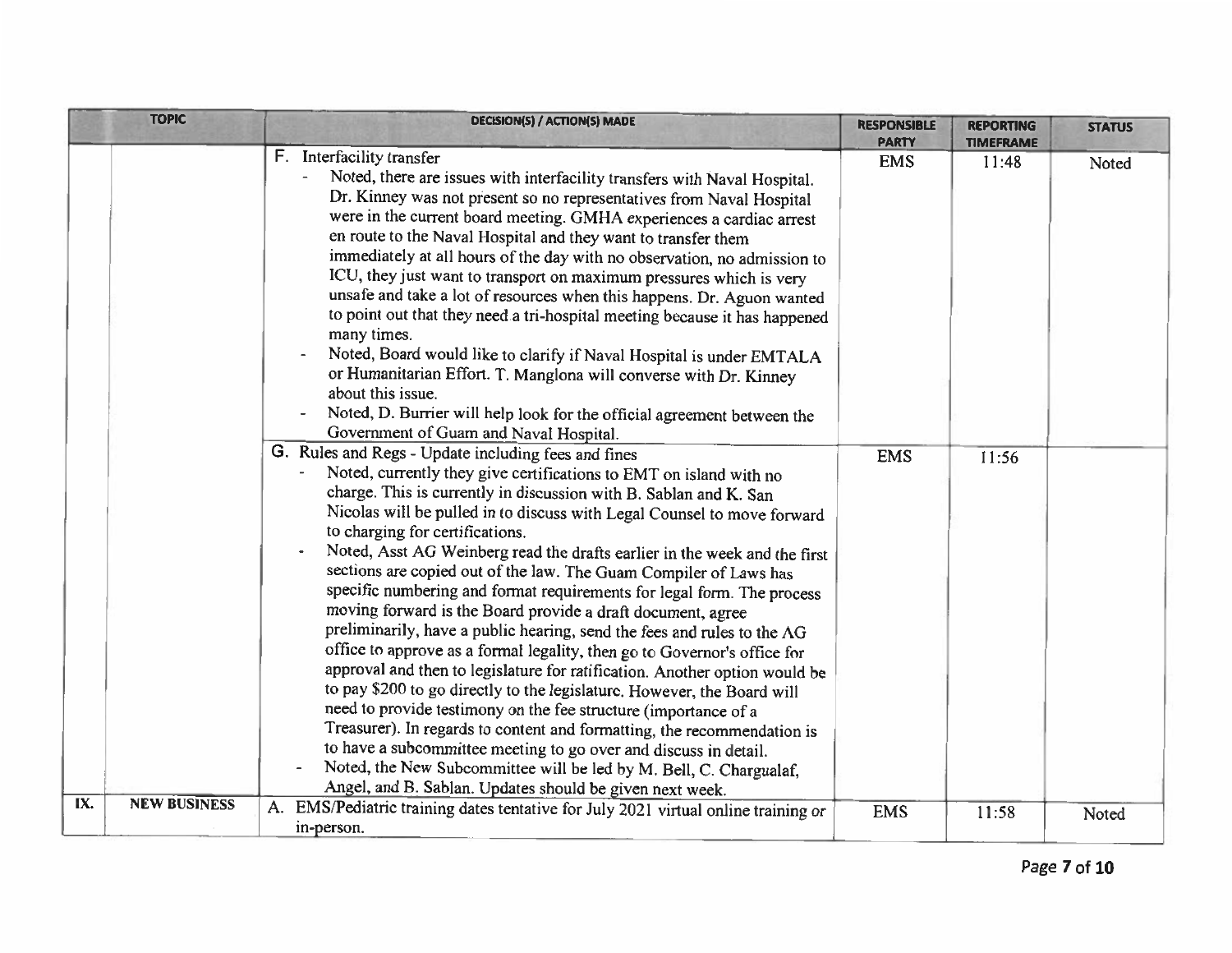| <b>TOPIC</b> | <b>DECISION(S) / ACTION(S) MADE</b>                                                                                                                                                                                                                                                                                                                                                                                                                                                                                                                                                                                                                                                                                                                                                                                                                                                                                                                                                                                                                                                                                                                                        | <b>RESPONSIBLE</b><br><b>PARTY</b> | <b>REPORTING</b><br><b>TIMEFRAME</b> | <b>STATUS</b> |
|--------------|----------------------------------------------------------------------------------------------------------------------------------------------------------------------------------------------------------------------------------------------------------------------------------------------------------------------------------------------------------------------------------------------------------------------------------------------------------------------------------------------------------------------------------------------------------------------------------------------------------------------------------------------------------------------------------------------------------------------------------------------------------------------------------------------------------------------------------------------------------------------------------------------------------------------------------------------------------------------------------------------------------------------------------------------------------------------------------------------------------------------------------------------------------------------------|------------------------------------|--------------------------------------|---------------|
|              | Noted, B. Sablan reached out to Dr. Ha, who agreed to conduct the<br>training. Dr. Aguon mentioned Dr. Mendiola may be on board as well.<br>Medical staff need to let B. Sablan know the contract is signed then<br>move forward from there.                                                                                                                                                                                                                                                                                                                                                                                                                                                                                                                                                                                                                                                                                                                                                                                                                                                                                                                               |                                    |                                      |               |
|              | B. National Pediatric Readiness Survey May 2021 - Need Contact Information<br>for USNH<br>Noted, T. Manglona to get with Dr. Kinney for contact information. B.<br>Sablan will send an email for reminder.                                                                                                                                                                                                                                                                                                                                                                                                                                                                                                                                                                                                                                                                                                                                                                                                                                                                                                                                                                 | <b>EMS</b>                         | 11:59                                | Noted         |
|              | C. Requirement for Recertification: AEMT with Advanced Cardiovascular Life<br>Support (ACLS)<br>Noted, currently the AEMT requires the ACLS. This topic was brought<br>up regarding level of certification. For operational purposes, it should be<br>noted that they must have the ACLS certification.<br>Noted, 10 GCA Ch. 84 for AEMTs requires the possession of an ACLS.<br>P. 29 No. 5 "provide a valid or current CPR, BLS, or ACLS card to<br>qualify".<br>Noted, however, the NREMT, which is what they follow, does not<br>require ACLS for AEMTs.<br>Asst AG Weinberg recommends this should be discussed in the new<br>Subcommittee for Rules and Regs. If the law needs to be amended to<br>clarify, the board can ask the legislature to amend the law at the same<br>time submitting the rules for review.<br>RECERTIFICATION: GUAM FIRE DEPT.<br>1.<br>Apiag, Davin<br>а. –<br>Bernardo, Frank Anthony<br>b.<br>Blas Jr., Edward<br>c.<br>Camacho, Philip<br>d.<br>Candaso, Roy Michael<br>e.<br>Chaco, Jeffrey<br>Charfauros, Jose-Peter<br>g.<br>Chiguina, Ronnie<br>h.<br>Concepcion, Matao<br>Cruz, Jerel-Kent<br>Cruz, Clifford<br>Delos Reyes, Roger | <b>EMS</b>                         | 12:07                                | Noted         |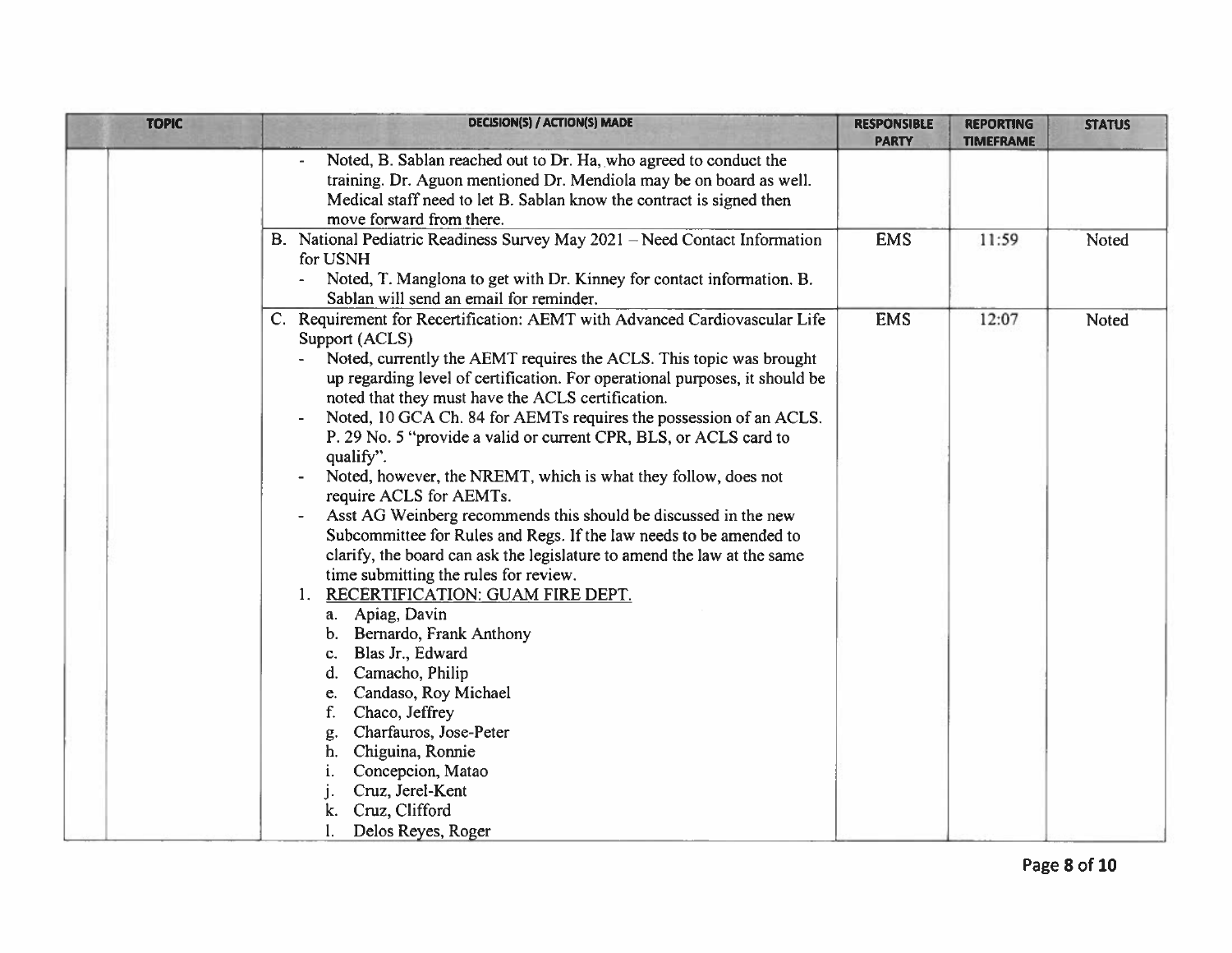| <b>TOPIC</b> | <b>DECISION(S) / ACTION(S) MADE</b> | <b>RESPONSIBLE</b> | <b>REPORTING</b> | <b>STATUS</b> |
|--------------|-------------------------------------|--------------------|------------------|---------------|
|              | m. Flores, Edward                   | <b>PARTY</b>       | <b>TIMEFRAME</b> |               |
|              | Flores, Patrick<br>n.               |                    |                  |               |
|              | Franquez, Michael<br>о.             |                    |                  |               |
|              | Llagas Jr., Angel<br>p.             |                    |                  |               |
|              | Merfalen, Elias<br>q.               |                    |                  |               |
|              | Munoz Jr., Ramon<br>r.              |                    |                  |               |
|              | Naval Jr., William<br>S.            |                    |                  |               |
|              | Nelson, Tristin<br>t.               |                    |                  |               |
|              | Pablo II, Roy<br>u.                 |                    |                  |               |
|              | Pinaula, John Jude<br>v.            |                    |                  |               |
|              | Pinaula, Charles<br>w.              |                    |                  |               |
|              | Rabago, Thomas<br>X.                |                    |                  |               |
|              | Raphael, Rico<br>у.                 |                    |                  |               |
|              | Robles, Pascual<br>Z.               |                    |                  |               |
|              | aa. Rosario II, Ignacio             |                    |                  |               |
|              | bb. Ruiz Jr., Ronald                |                    |                  |               |
|              | cc. Sablan, Justin                  |                    |                  |               |
|              | dd. Sablan, Paul                    |                    |                  |               |
|              | ee. San Nicolas, Brian              |                    |                  |               |
|              | ff.<br>Santos, Robert               |                    |                  |               |
|              | gg. Santos, Oscar                   |                    |                  |               |
|              | hh. Santos, Carl                    |                    |                  |               |
|              | ii.<br>Santos, Manz Lio             |                    |                  |               |
|              | Sgambelluri, Alfred<br>jj.          |                    |                  |               |
|              | kk. Sherwin, Douglas                |                    |                  |               |
|              | Sibetang, Arlene<br>H.              |                    |                  |               |
|              | Siongco, Darren<br>mm.              |                    |                  |               |
|              | nn. Susuico, Frankie Isaiah         |                    |                  |               |
|              | oo. Taijeron Jr., Anthony           |                    |                  |               |
|              | pp. Tainatongo, Kevin Jesse         |                    |                  |               |
|              | qq. Torres, Darren Anthony          |                    |                  |               |
|              | Toves, Vincent<br>m.                |                    |                  |               |
|              | ss. Wells, Jerred                   |                    |                  |               |